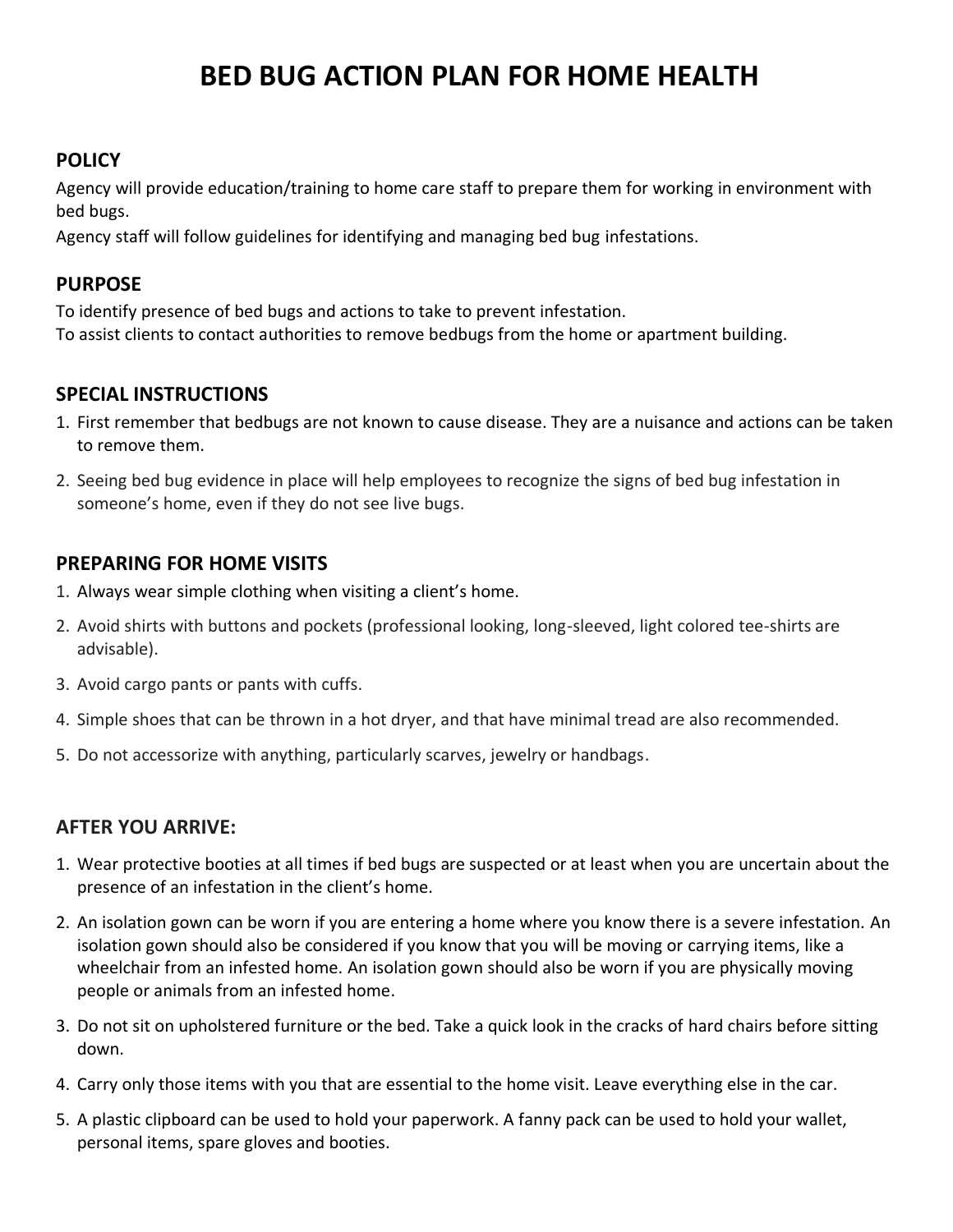6. Avoid placing anything on upholstered furniture, bedding, or on carpeted floors.

### **IF BED BUGS ARE DISCOVERED IN THE HOME DURING THE VISIT, REMAIN CALM!**

- 1. Call your supervisor and report the sighting.
- 2. When you return to your vehicle, remove your booties immediately and seal them in a plastic bag. Dispose of the bag before you get in the car.
- 3. If you were wearing an isolation gown remove it by turning it inside out to trap any bed bugs inside.
- 4. Place the suit in a sealed plastic bag and dispose of it before you get in the vehicle.
- 5. Check your clothing (the back of your pants, tread of your shoes, shoe laces, socks, cuffs and collar).
- 6. If you find an insect on yourself (bed bug or cockroach), don't freak out. Take a picture of the bug to show your supervisor. Try to have the bug on a white background so it can be easily seen. Use a wet wipe to wipe down the surrounding area, paying attention to seams, buttons and other bed bug hiding places. Wipe downs are not necessary if you do not find any bugs during your self-inspection.

## **IF YOU ARE REPEATEDLY VISITING INFESTED HOMES:**

- 1. Protect yourself and other clients by always wearing booties and an isolation gown and using a bed bug containment kit. Suggested items for the kit include:
	- a. A portable, hard surface chair or stool.
	- b. A fanny pack for holding personal items like your identification, cell phone, additional booties or gloves.
	- c. A change of clothes and shoes (kept in your vehicle).
	- d. A plastic storage container with a sealed lid that is large enough to contain the items listed below or items that you might suspect to be infested.
		- i. Protective booties and isolation gowns
		- ii. Disposable gloves
		- iii. A roll of duct tape (light colored)
		- iv. Plastic garbage bags
		- v. Flashlight
		- vi. Narrow banded spatula (for crushing bed bugs)
	- vii. A fresh container of wet wipes (i.e. Wet Ones antibacterial)

### **WHEN RETURNING HOME:**

1. **HEAT IS EXCELLENT BED BUG KILLER,** and nothing is more effective for killing all bed bug life stages than a hot clothes dryer.